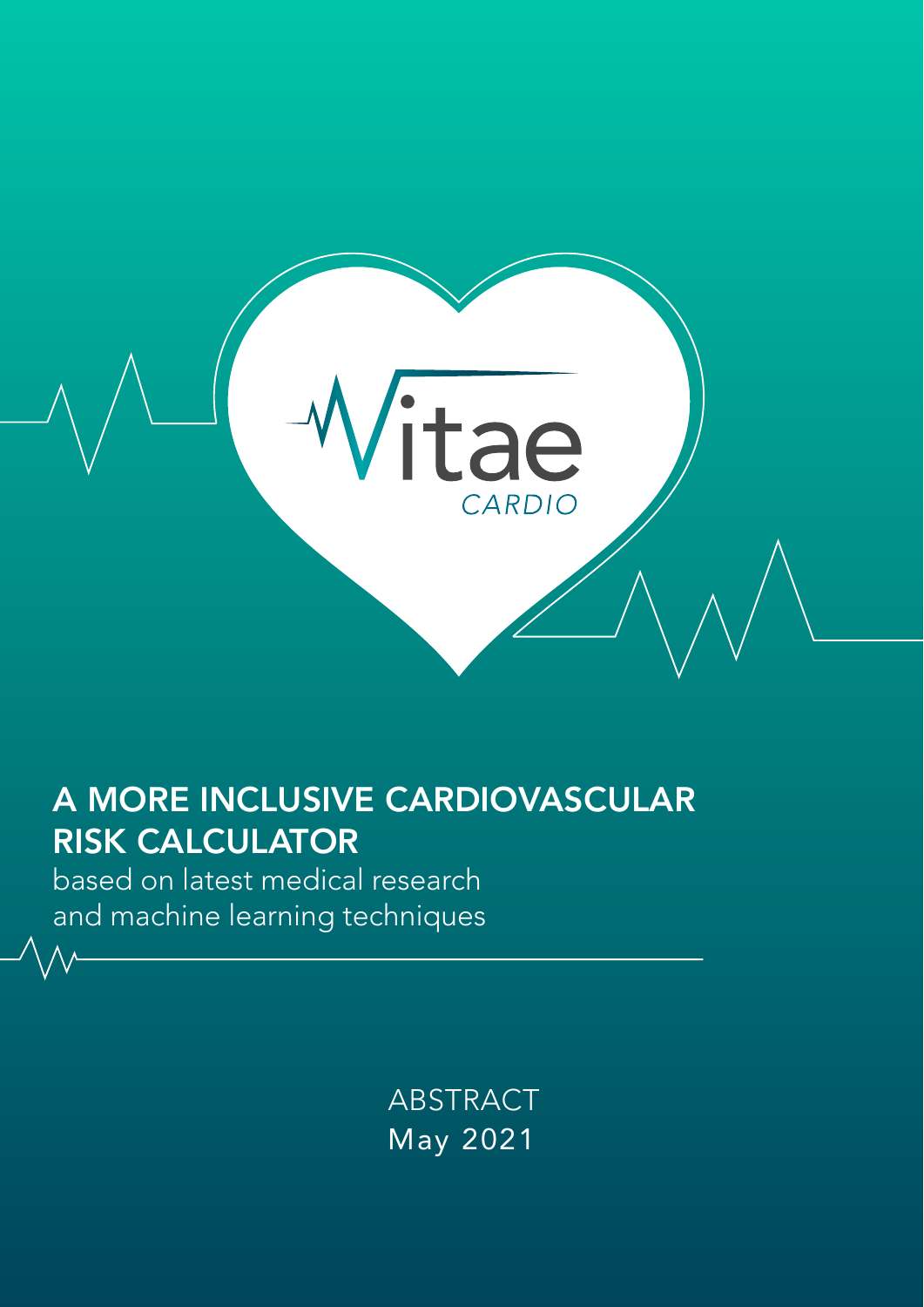# Authors:



*Senior Data Analyst*



*Head of Biometric Modelling & Inclusive Underwriting*



Antoine Moll Manuel Plisson, PhD Dr. Pierre SABOURET, MD Dr. Marinos FYSEKIDIS, MD

*Senior Research Fellow at the Pitié Salpétrière Hospital-Heart Institute and*  President of the Scientific Committee of the National College of Cardiologist of *France.*



CMO Consultant *in Diabetes, Endocrinology with subspecialty in Human Nutrition.*

This document aims to briefly explain how we identified the most relevant risk factors to build Vitae Cardio, as well as the methodology we used to turn a rich data source into a powerful and robust underwriting solution.

# Introduction and Context

Cardiovascular Diseases (CVDs) are the leading causes of death worldwide. An estimated 17.9 million people died from CVDs in 2019 according to the World Health Organization (WHO). Among these deaths, 84% are due to heart attack and stroke.

Cardiovascular risks are multifactorial and heterogeneous, and therefore complex to manage and model from a (re)insurance perspective. As treatment of CVDs has much improved over the last 20 years, cardiovascular risks are evolving: today, people who have hypertension but carefully take their medications can be charged the standard life insurance premium if their blood pressure level gets back to normal. This would not have been possible a few years ago. Therefore, what used to be a risk yesterday might not be a risk today. As a consequence, today's risks are not necessarily tomorrow's risks. And the most innovative and inclusive insurance solutions need to reflect this.

SCOR wants to maximise the number of people being accepted by the insurance market with the optimal premium. With this objective in mind, SCOR Global Life launched Vitae Cardio in January 2021. Currently embedded in our Underwriting Manual Solem, the Vitae Cardio algorithm was built using machine learning techniques and takes into account new risk factors such as calcium score, waist circumference and physical activity, resulting in a more precise cardiovascular risk assessment and fairer pricing decisions.

#### Important Disclaimer

The information provided in this document represents only SCOR's view as of April 22nd, 2021 and does in no way whatsoever constitute legal, accounting, tax or other professional advice by SCOR SE ("SCOR"). While SCOR has endeavored to include in this document information it believes to be reliable, complete and up-to-date, the company does not make any representation or warranty, express or implied, as to the accuracy, completeness or updated status of such information.

Therefore, in no case whatsoever will SCOR be liable to anyone for any decision made or action taken in conjunction with the information in this document or for any related damages

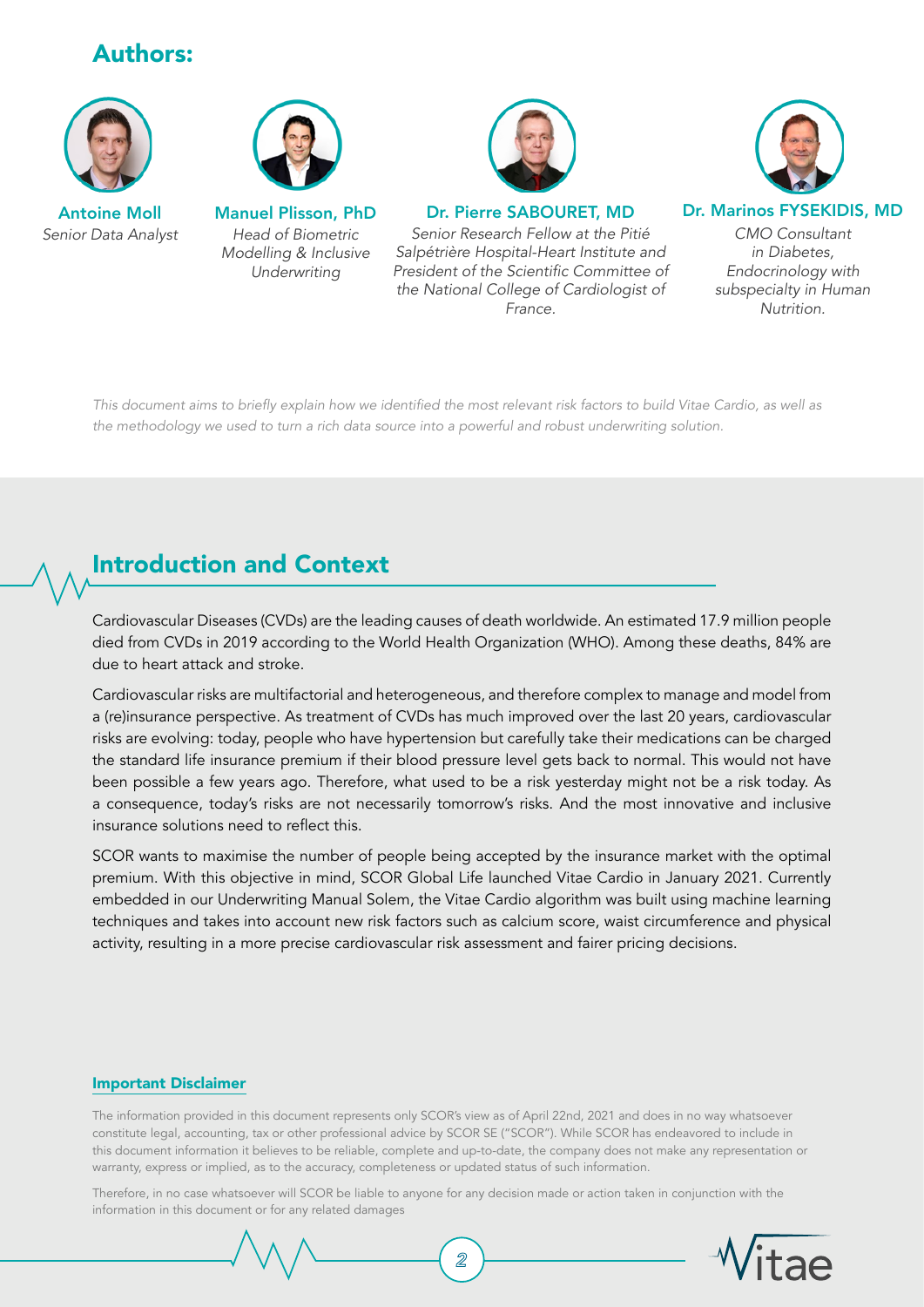## Building a cardiovascular risk calculator such as Vitae Cardio requires deep knowledge of those risks and related operational challenges

When developing a framework and tool to assess cardiovascular risks from a medical underwriting perspective, the first step is to identify which medical and non-medical factors influence those risks. In the case of CVDs, medical research shows that the following factors play the most important role (which are not always independent from one another):

• Age – For people older than 65, CVD is the most important cause of death (40% of all deaths). Ageing is indeed often associated with a high prevalence of diabetes and high blood pressure, these are two key CVD risk factors (see below).

• Gender – Even if the difference has been decreasing over the last years, CVD and stroke risks currently remain higher for men than for women.

• Tobacco – Smoking alone accounts for approximately one in four deaths from CVD. The risk of developing CVD increases with the number of cigarettes smoked per day, and the duration of smoking.

• Diabetes – According to the American Heart Association, adults with diabetes are 2 to 4 times more likely to die from heart disease than adults without diabetes.

• **Blood pressure** – Hypertension is quantitatively the most important risk factor for premature CVD.

• Dyslipidemia – An abnormal amount of lipids in the blood can be a strong risk factor for developing CVD. However, the composition of cholesterol is more important than its total volume. While the LDL-C (Low-Density Lipoprotein Cholesterol) participates in vascular occlusion and is therefore a strong CVD risk factor, HDL-C (High-Density Lipoprotein Cholesterol) has a protective effect.

• Personal CVDs history - Despite having stable health and good treatment, a patient that has already suffered from CVD is at a high risk of developing new events.

• Morphology - The higher the Body Mass Index (BMI), the higher the risk of CVD (mainly because of an excessive body fat). Underweight people are also at higher risk of CVD. As a result, the relation between BMI and mortality is a "J-shaped" curve. Waist circumference can likewise be used to assess CVD risk from a morphologic point of view.

• Calcium score – Through a picture of the coronary artery measured by Computed Tomography (CT) scan of the heart, the calcium score allows to assess the risk of atherosclerosis or CVD. It is one of the most predictive single cardiovascular risk markers in asymptomatic individuals.

• Physical activity - Moderate physical activity is associated with lower cardiovascular risks, as it contributes to decreasing the heart workload and impacts metabolic changes (e.g., blood pressure, insulin sensitivity)

But using all the above factors to build an accurate and innovative cardiovascular risk calculator for medical underwriting purposes is not an easy task. Some constraints and challenges need to be considered:

**• Business and Underwriting Considerations** – Underwriters can have many cases to assess within a day. The number of variables and risk factors considered must be broad enough for robust risk assessment but not too complicated, as it can be challenging from an operations perspective. When medical underwriting is conducted manually (as is often the case for nonstandard risks), it is overly time consuming for each underwriter to enter 30 variables to obtain a quote. It also increases the operational risk, with a higher probability of input error.

• Availability of the information – Medical reports generally include standard information such as height, weight, blood pressure, etc. The factors used to assess cardiovascular risks need to be easily available to the underwriter to ensure they can be collected.

• Database, modelling and medical research – While the above risk factors are well studied and documented in medical research, a comprehensive and clear database is needed to lay out and model potential correlations between those factors and assess the risk accurately. Furthermore, the model needs to be flexible enough to gradually incorporate additional/ emerging factors when they are identified by medical research (e.g. air pollution).



*3*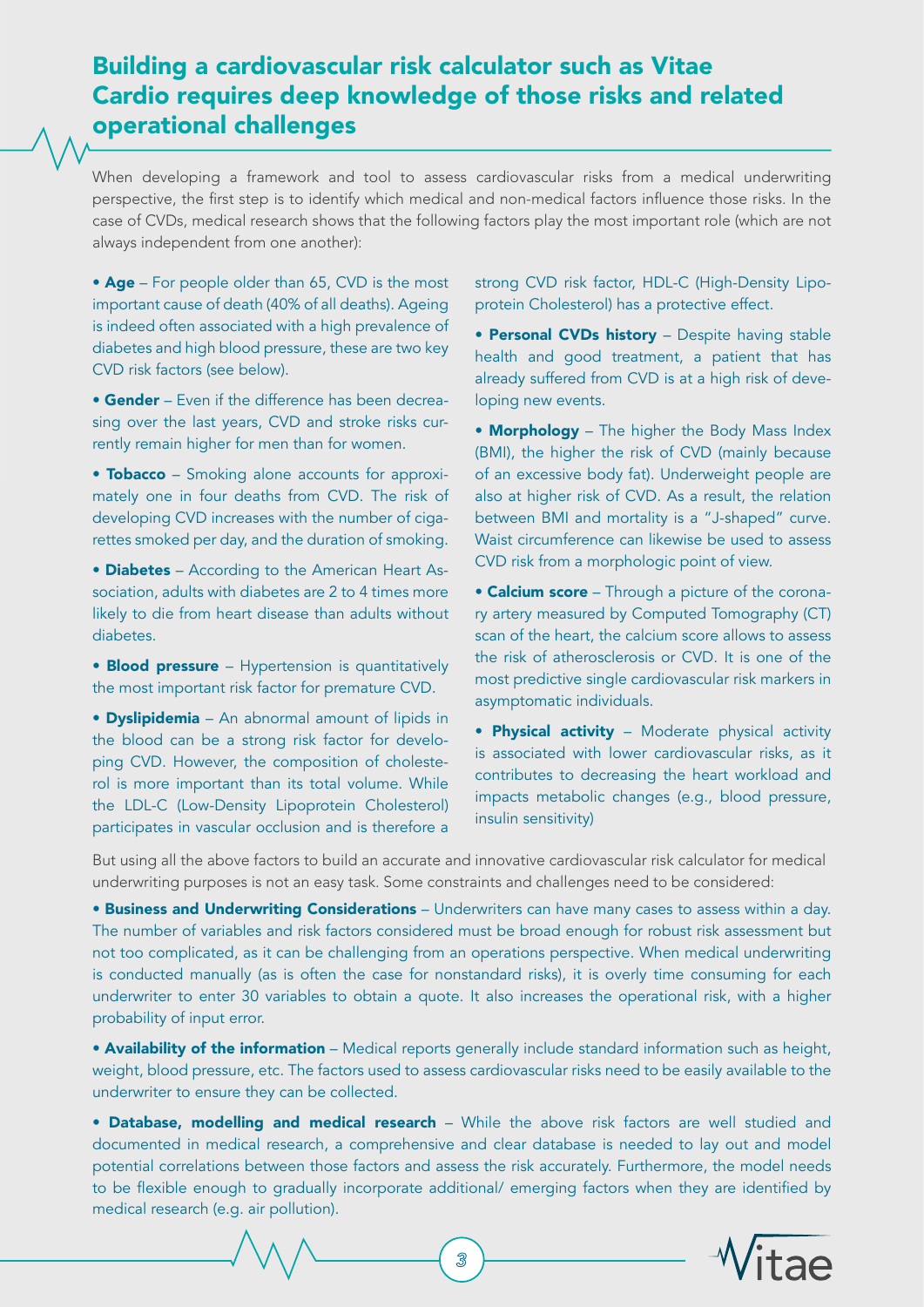# Leveraging the NHANES database, Vitae Cardio's model has been built using machine learning techniques

### WHAT IS THE NHANES DATABASE?

Vitae Cardio leverages the NHANES database, which is publicly available. NHANES (National Health and Nutrition Examination Survey) is a program of studies designed to assess the health and nutritional status of the US population, through representative surveys. It is supported by the Centre for Disease Control and Prevention (CDC) and is widely acknowledged as an official survey which collects accurate and reliable data. The survey is unique in that it combines interviews and medical examinations. This program began in the early 1960s and has been conducted as a series of surveys focusing on different population groups or health topics.

The NHANES interview includes demographic, socioeconomic, dietary, and health-related questions. The examination component consists of medical, dental, and physiological measurements, as well as laboratory tests administered by highly trained medical personnel. Furthermore, although this is a US database, some epidemiological studies have long shown that relative mortality risk remains consistent across geographies. Therefore, we singled out NHANES as a valid data source to determine the risk factors for cardiovascular diseases and build our model.

### WHAT IS THE MODEL USED BY VITAE CARDIO FOR MORTALITY ESTIMATION?

Having a comprehensive database is just a first step. In order to assess the conditional mortality linked to an individual profile, a model needs to be built. First step was to transform continuous variables (the NHANES database keeps on record the medical and non-medical information of each individual included in the program) into categorical variables, more suitable for Underwriting purposes (although patient history matters, what matters even more is the current view of the medical information, such as current weight or blood pressure). Subsequently, four innovative survival analysis models were assessed to find out how reliable those models were to estimate extra all-cause mortality of the population with cardiovascular risk:

### *1. Poisson model*

This model is based on proportional hazard rate assumption and piece-wise constant hazard assumption. The response variable is the yearly individual death number which is assumed to follow the Poisson distribution. Exposure time in each follow-up year is used to offset term to incorporate censoring information.

### *2. Logistic model with IPCW*

This model is based on piece-wise constant hazard assumption and takes yearly death status as binary response variable. It changes the mortality estimation to a classification problem. To incorporate the censoring information, it uses inverse probability censoring weights (IPCW) principle which corrects the sampling weights to adjust the censoring problem.

### *3. Random survival forest (RSF)*

This machine learning algorithm is dedicated to survival analysis. It takes follow-up time and death status as response binary group. It allows to solve the potential non-linear relationship between the response and the explanatory variables.

### *4. Gradient boosting machine (GBM)*

Inspired by the Poisson model, this machine learning algorithm aims to improve the Poisson counting tree using boosting. The response variable and the offset term are the same as those in the Poisson model. Monotonicity constraints are imposed on explanatory variables to respect the constraint associated to medical literature.